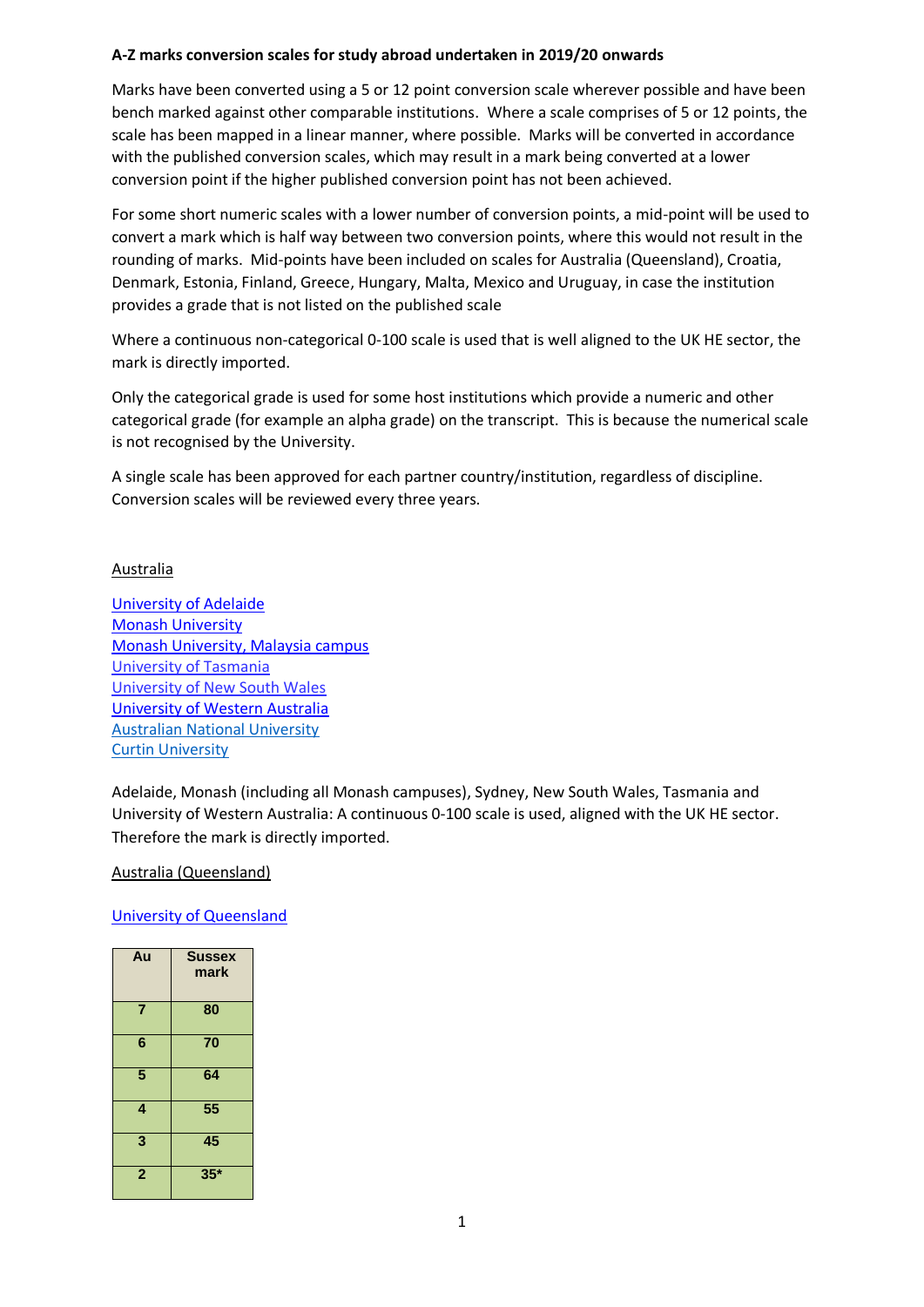

## Austria

[Wirtschafts Universität Wien \(Vienna University of Economics and Business Administration\)](http://www.wu-wien.ac.at/)

| AT          | <b>Sussex</b><br>mark |
|-------------|-----------------------|
| $0.7 - 1.0$ | $\overline{85}$       |
| $1.1 - 1.2$ | 75                    |
| $1.3 - 1.4$ | 72                    |
| $1.5 - 1.7$ | 68                    |
| $1.8 - 2.0$ | 65                    |
| $2.1 - 2.3$ | 62                    |
| $2.4 - 2.7$ | 58                    |
| $2.8 - 3.0$ | 55                    |
| $3.1 - 3.3$ | $\overline{52}$       |
| $3.4 - 4.0$ | 48                    |
| $4.1 - 4.9$ | 45                    |
| <u>5</u>    | $35*$                 |
| 6           | 0                     |
|             |                       |

## Belgium

## [Université Libre de Bruxelles](http://www.ulb.ac.be/)

| <b>BE</b> | <b>Sussex</b><br>mark |
|-----------|-----------------------|
| $\geq 18$ | 85                    |
| 17        | 75                    |
| 16        | 72                    |
| 15        | 68                    |
| 14        | 65                    |
| 13        | 62                    |
| 12        | 58                    |
| 11        | 55                    |
| 10.5      | 52                    |
| 10        | 45                    |
| 9         | $35*$                 |
| ≤8        | $\bf{0}$              |

## Canada

[University of British Columbia](http://www.ubc.ca/) [Simon Fraser University, Burnaby, British Columbia](http://www.sfu.ca/)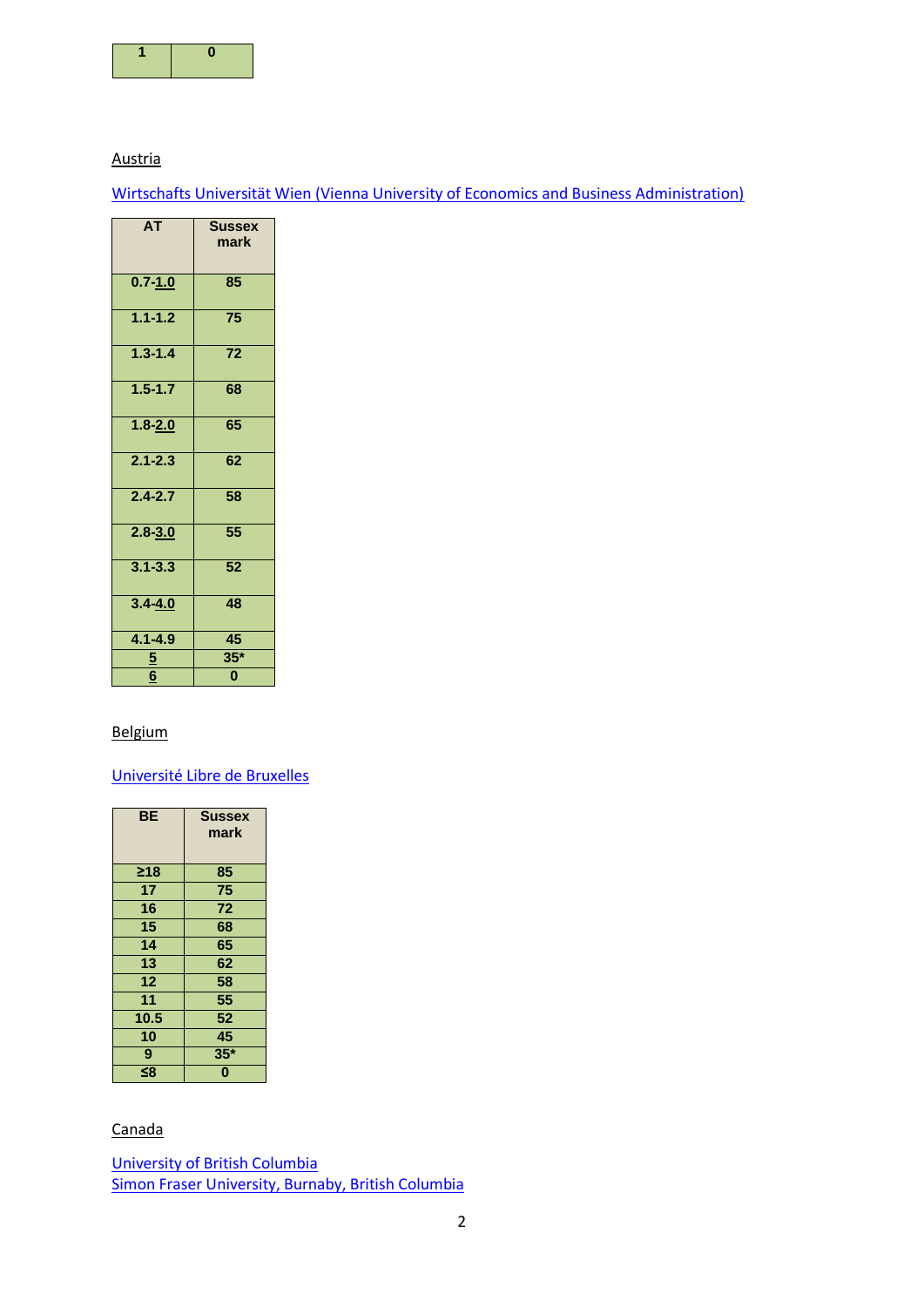[Université Laval, Québec](http://www.ulaval.ca/) [University of Ottawa, Ontario](http://www.uottawa.ca/en) [University of Waterloo, Ontario](http://www.uwaterloo.ca/) [University of Alberta](https://www.ualberta.ca/)

#### [Wilfrid Laurier University](https://www.wlu.ca/)

For students studying abroad at a Canadian university in 2019/20, the following conversion scale will apply:

| CA                      | <b>Sussex</b><br>mark   |
|-------------------------|-------------------------|
| $A+$                    | 85                      |
| A                       | 75                      |
| A-                      | 72                      |
| $B+$                    | 68                      |
| B                       | 65                      |
| <b>B-</b>               | 62                      |
| $\overline{c}$ +        | 58                      |
| $\overline{\mathsf{c}}$ | 55                      |
| $\overline{C}$ -        | 52                      |
| $\overline{D+}$         | 48                      |
| D                       | 45                      |
| D-                      | 42                      |
| E                       | $35*$                   |
| F                       | $\overline{\mathbf{0}}$ |

For students studying abroad at a Canadian university in 2020/21 onwards, the following conversion scale will apply:

| $\overline{CA}$         | <b>Sussex</b><br>mark   |
|-------------------------|-------------------------|
| $A+$                    | 77                      |
| $\mathsf{A}$            | 75                      |
| A-                      | 72                      |
| $B+$                    | 68                      |
| B                       | 65                      |
| <b>B-</b>               | 62                      |
| $C+$                    | 58                      |
| $\overline{\mathsf{c}}$ | 55                      |
| $\overline{C}$          | 52                      |
| $\overline{D+}$         | 48                      |
| D                       | 45                      |
| D-                      | 42                      |
| E                       | $35*$                   |
| F                       | $\overline{\mathbf{0}}$ |

Chile

[Pontificia Universidad Católica de Chile](http://www.puc.cl/)

|     | <b>Sussex</b><br>mark |
|-----|-----------------------|
|     | 80                    |
| 6.5 |                       |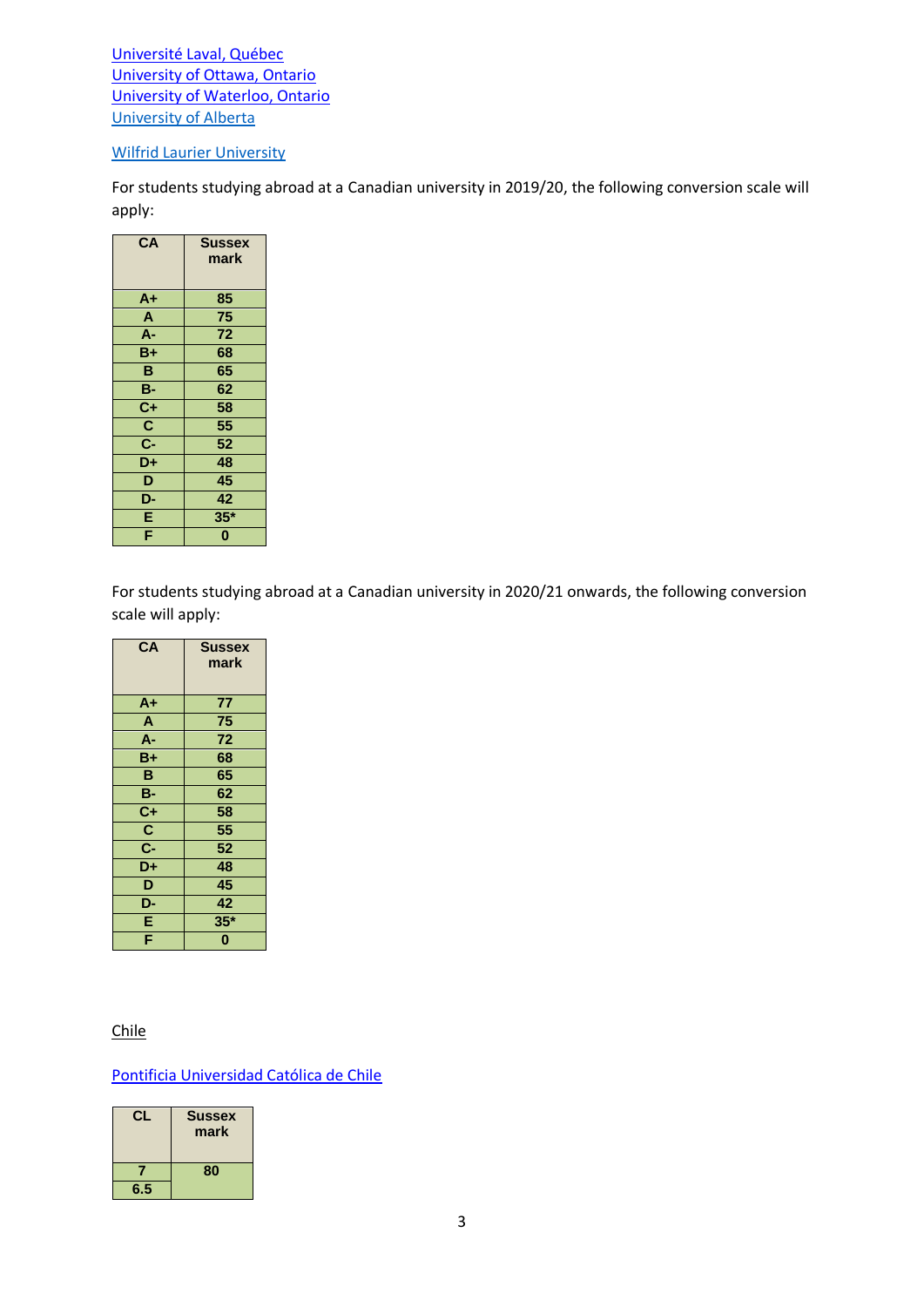| 6   | 70    |
|-----|-------|
| 5.5 | 64    |
| 5   | 55    |
| 4.5 | 45    |
| 4   |       |
| 3   | $35*$ |
| ≤3  | n     |

# China

# **[Beijing Normal University](http://english.bnu.edu.cn/)**

| <b>CH</b> | <b>Sussex</b><br>mark |
|-----------|-----------------------|
| 98-100    | 85                    |
| 95-97     | 75                    |
| 90-94     | 72                    |
| 88-89     | 68                    |
| 84-87     | 65                    |
| 80-83     | 62                    |
| 78-79     | 58                    |
| 74-77     | 55                    |
| 70-73     | 52                    |
| 68-69     | 48                    |
| 64-67     | 45                    |
| 60-63     | 42                    |
| 55-59     | 35                    |
| $0 - 54$  | 0                     |

# [Renmin University of China](http://www.ruc.edu.cn/en1024)

## Fudan University

| <b>CH</b>               | <b>Sussex</b><br>mark |
|-------------------------|-----------------------|
| $A+$                    | 85                    |
| A                       | 75                    |
| A-                      | 72                    |
| B+                      | 68                    |
| B                       | 65                    |
| в-                      | 62                    |
| $\overline{c}$ +        | 55                    |
| $\overline{\mathsf{c}}$ | 52                    |
| $\overline{C}$          | 48                    |
| $\overline{D+}$         | 45                    |
| D                       | $35*$                 |
| Ë                       | Ō                     |

# Colombia

University of Los Andes

|     | <b>Sussex</b><br>mark |
|-----|-----------------------|
| 5   | 80                    |
| 4.5 | 70                    |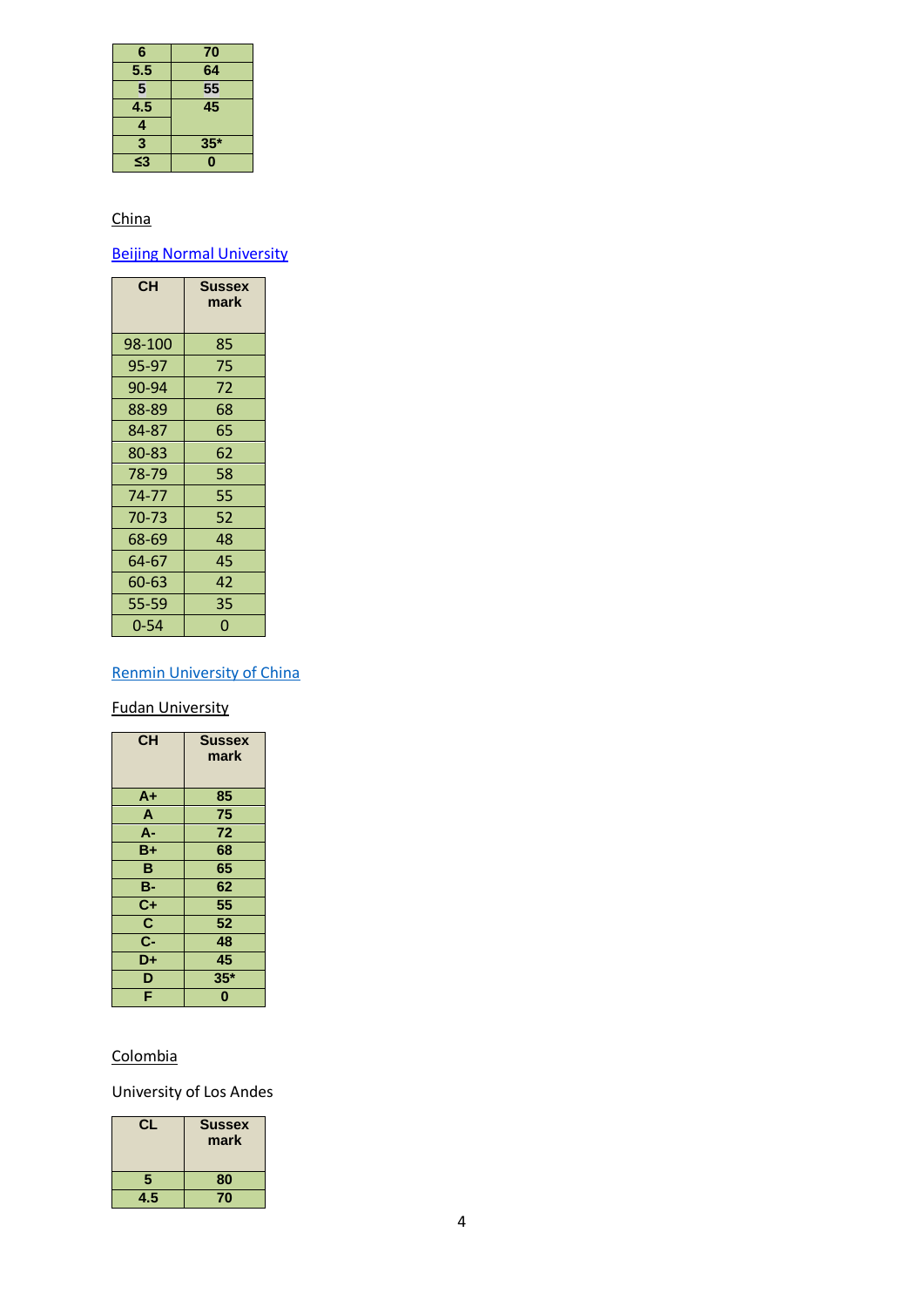| 4       | 64    |
|---------|-------|
| 3.5     | 55    |
| 3       | 45    |
| 2.5     | $35*$ |
| $0 - 2$ | 0     |

# **Croatia**

[Zagreb School of Economics and Business, Zagreb](http://www.zsem.hr/en/)

| <b>CR</b>      | <b>Sussex</b><br>mark |
|----------------|-----------------------|
| 5              | 80                    |
| 4              | 64                    |
| 3              | $\overline{55}$       |
| $\overline{2}$ | $\overline{45}$       |
|                | $35*$                 |
|                | ī                     |

# Czech Republic

[Charles University in Prague](http://www.cuni.cz/)

| $\overline{\text{CZ}}$  | <b>Sussex</b><br>mark |
|-------------------------|-----------------------|
| 1                       | 80                    |
| $2+$                    | 70                    |
| $\overline{2}$          | 64                    |
| $\overline{2}$ -        | 55                    |
| $3+$                    |                       |
| $\overline{\mathbf{3}}$ | 45                    |
| $3-$                    |                       |
| 4                       | $35*$                 |
| 5                       | Ô                     |

## **Denmark**

[University of Copenhagen](http://www.ku.dk/) [University College Copenhagen](https://ucc.dk/international)

| <b>DK</b>       | <b>Sussex</b><br>mark |
|-----------------|-----------------------|
| 12              | 80                    |
| $\overline{10}$ | $\overline{70}$       |
| 7               | 64                    |
| 4               | $\overline{55}$       |
| 2               | 45                    |
| 0               | $35*$                 |
| B               | п                     |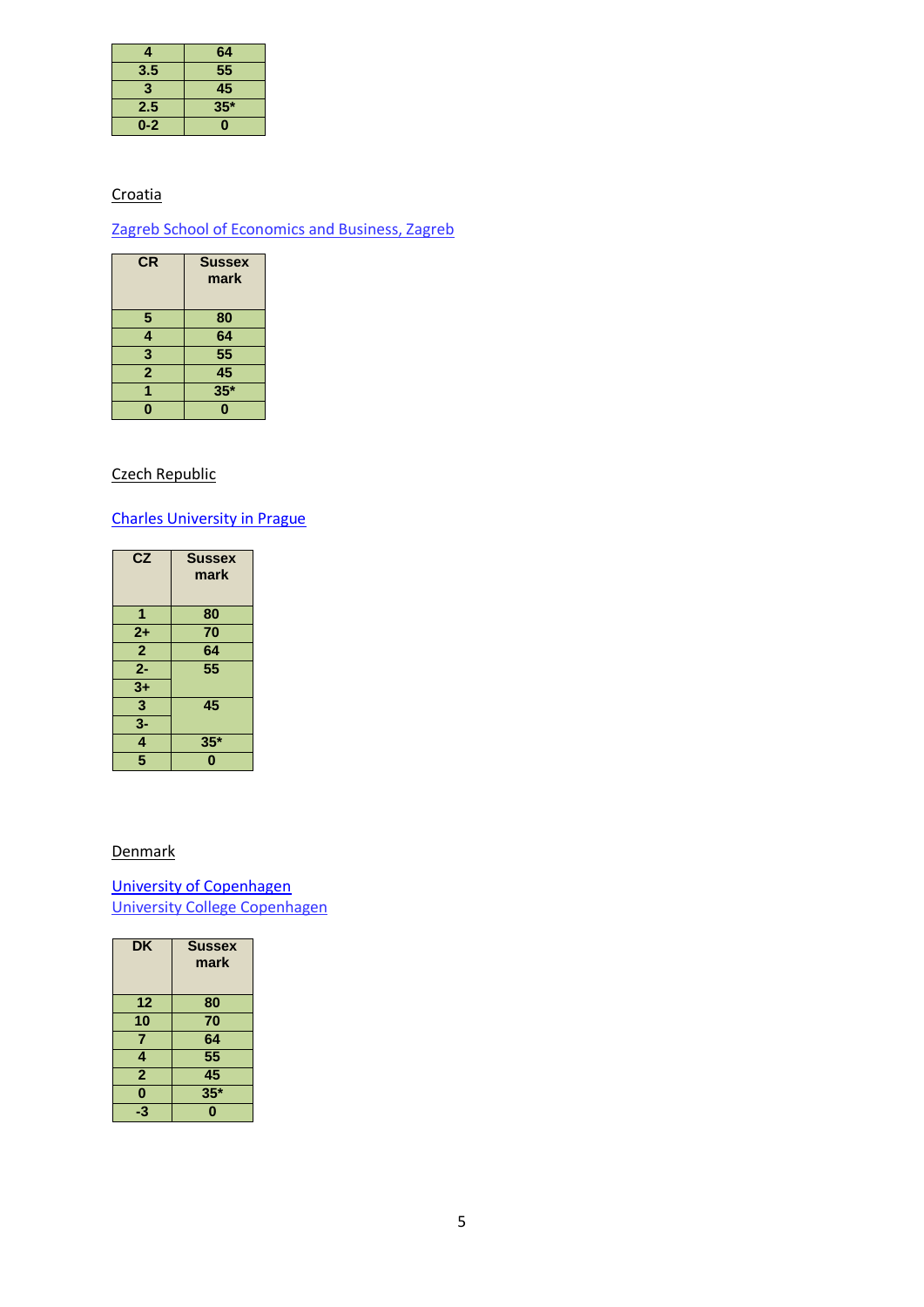## Estonia

## [Tallinn University of Technology](http://www.ttu.ee/en)

| EE                  | <b>Sussex</b><br>mark |
|---------------------|-----------------------|
| 5                   | 80                    |
| 4                   | $\overline{70}$       |
| 3                   | 64                    |
| $\ddot{\textbf{c}}$ | $\overline{55}$       |
|                     | 45                    |
|                     |                       |

#### Finland

## [University of Helsinki](http://www.helsinki.fi/university/index.html)

| <b>SF</b>      | <b>Sussex</b><br>mark |
|----------------|-----------------------|
| 5              | 80                    |
| 4              | $\overline{70}$       |
| 3              | 64                    |
| $\overline{2}$ | $\overline{55}$       |
|                | 45                    |
|                |                       |

#### **France**

[Sup'Biotech, Paris](http://www.supbiotech.fr/en/) [Université Jean Moulin Lyon III](http://www.univ-lyon3.fr/en/) [ICN Business School, Nancy](http://www.icn-groupe.fr/en) [Toulouse Business School](http://www.tbs-education.fr/en) [Université de Bordeaux 2](http://www.u-bordeaux2.fr/index.jsp) [Université Michel de Montaigne Bordeaux 3](http://www.u-bordeaux3.fr/fr/index.html) [Université de Caen](http://www.unicaen.fr/) [Université Grenoble Alpes](http://www.univ-grenoble-alpes.fr/) [Université de Provence, Aix-Marseille I](http://www.up.univ-mrs.fr/) [Université de la Mediterranée Aix-Marseille II](http://www.univmed.fr/) [Université Sorbonne Nouvelle Paris III](http://www.univ-paris3.fr/) [Université de Paris-Sorbonne, Paris IV](http://www.paris-sorbonne.fr/fr/) [Université de Rene Descartes -](http://www.parisdescartes.fr/) Paris 5 [Institut d'Études Politiques d'Aix en Provence](http://www.sciences-po.fr/portail/) [Institut d' Études Politiques de Bordeaux, Talence](http://www.sciencespobordeaux.fr/) [Institut d'Études Politiques de Grenoble](http://www.u-grenoble3.fr/13763376/0/fiche___pagelibre/) [Institut d'Études Politiques de Paris](http://www.sciences-po.fr/portail/) [Institut d'Études Politiques de Strasbourg](http://www.iep-strasbourg.fr/) [Université de la Reunion, Saint Denis](http://www.univ-reunion.fr/) [Université de Strasbourg](https://www.unistra.fr/index.php?id=accueil) [Université de Toulouse le Mirail, Toulouse II](http://www.univ-tlse2.fr/36392593/0/fiche___pagelibre/&RH=) [Université de Toulouse 1 Capitole](http://www.ut-capitole.fr/)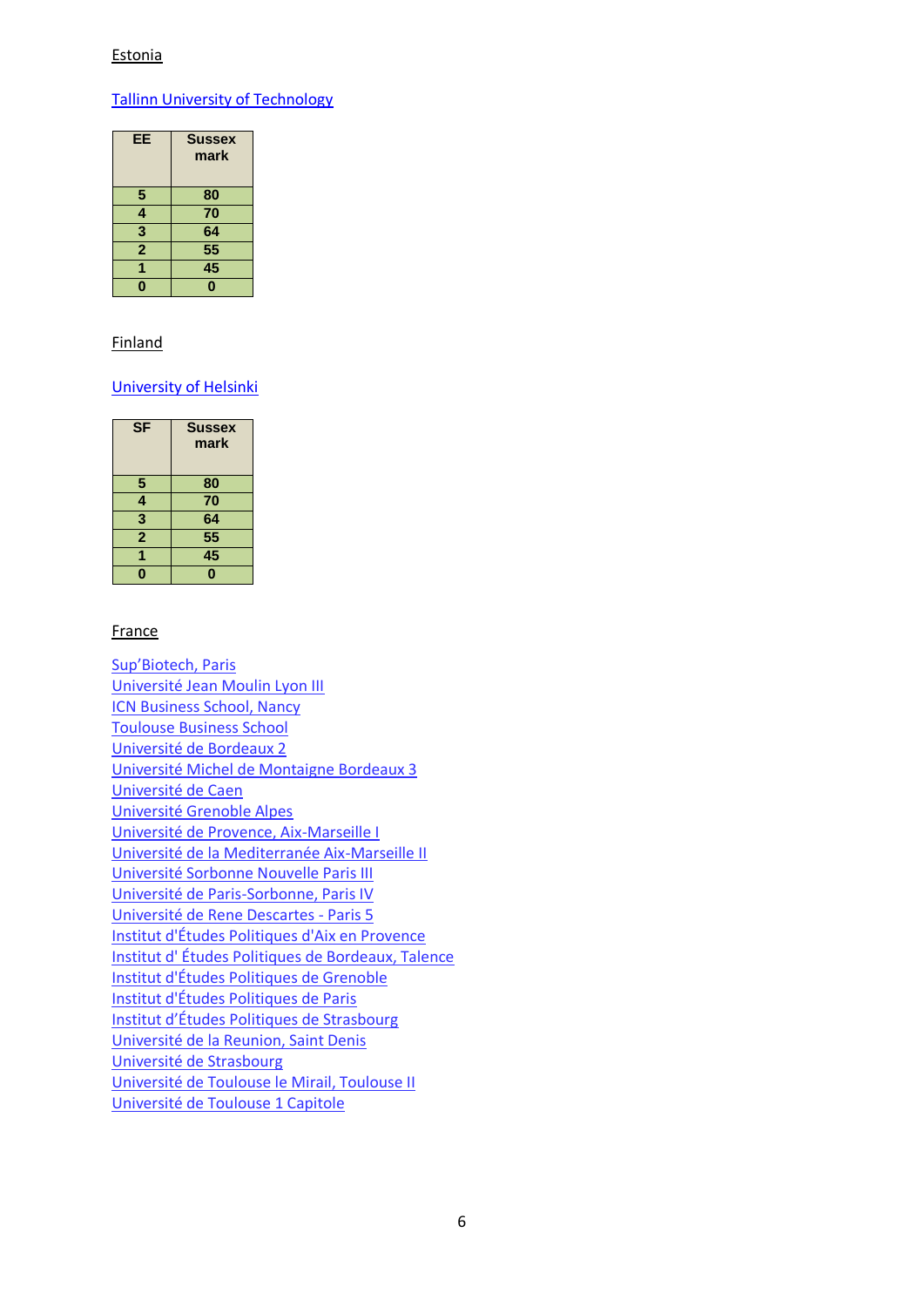| <b>FR</b>       | <b>Sussex</b><br>mark |
|-----------------|-----------------------|
| $\geq$ 17       | 85                    |
| 16              | 75                    |
| 15              | 72                    |
| 14              | 68                    |
| 13              | 65                    |
| 12 <sup>2</sup> | 62                    |
| $11.5 - 11.9$   | 58                    |
| $11 - 11.4$     | 55                    |
| 10              | 52                    |
| 9               | 48                    |
| $8.5 - 8.9$     | 45                    |
| $8 - 8.4$       | 42                    |
| 7               | $35*$                 |
| ≤6              | 0                     |

## [SKEMA Paris la Defense/Nice Sophia Antipolis](https://www.skema.edu/)

| <b>FR</b><br>(SKEMA)    | <b>Sussex</b><br>mark |
|-------------------------|-----------------------|
| Α                       | 80                    |
| в                       | 64                    |
| $\overline{\textbf{c}}$ | $\overline{45}$       |
| D                       | 35                    |
| E                       |                       |

#### **Germany**

[Freie Universität Berlin](http://www.fu-berlin.de/) [Humboldt-Universität zu Berlin](http://www.hu-berlin.de/) [Universität Konstanz](http://www.uni-konstanz.de/)  [Universität Mannheim](http://www.uni-mannheim.de/index-E.html) Ludwigs-Maximilians Universität Munche[nTechnische Universität Muenchen](http://www.ma.tum.de/) [Universität Osnabrück](http://www.uni-osnabrueck.de/en/home.html) [University of Regensburg](http://www.uni-regensburg.de/index.html.en)

| <b>DE</b>   | <b>Sussex</b><br>mark |
|-------------|-----------------------|
| $0.7 - 1.0$ | 85                    |
| $1.1 - 1.2$ | 75                    |
| $1.3 - 1.4$ | 72                    |
| $1.5 - 1.7$ | 68                    |
| $1.8 - 2.0$ | 65                    |
| $2.1 - 2.3$ | 62                    |
| $2.4 - 2.7$ | 58                    |
| $2.8 - 3.0$ | 55                    |
| $3.1 - 3.3$ | 52                    |
| $3.4 - 4.0$ | 48                    |
| $4.1 - 4.9$ | 45                    |
| 5           | 0                     |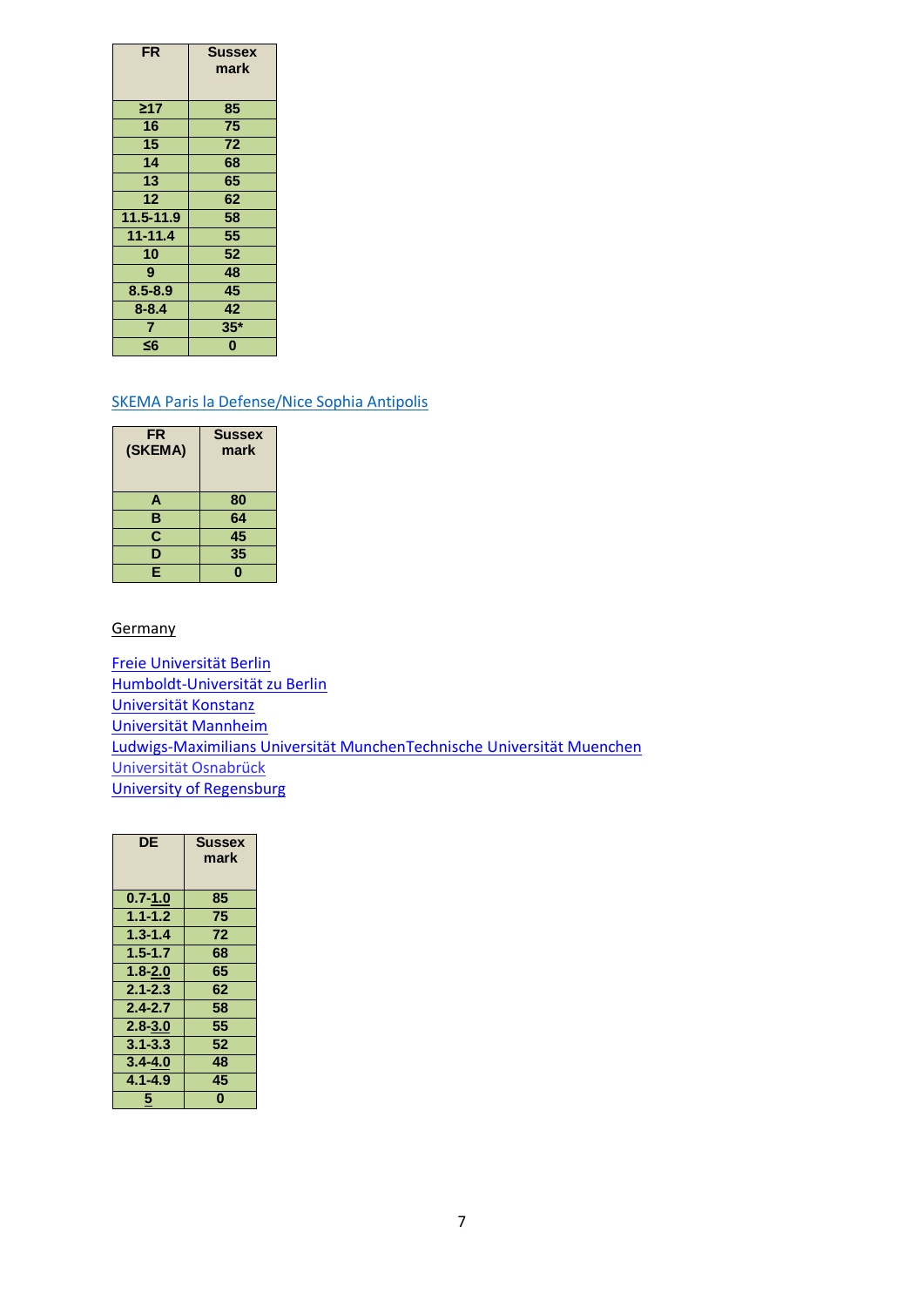#### **Greece**

## [Panteion University of Social and Political Sciences](http://www.panteion.gr/)

| <b>GR</b>               | <b>Sussex</b><br>mark |
|-------------------------|-----------------------|
| ≥9                      | 80                    |
| $\overline{\mathbf{8}}$ | 70                    |
| 7                       | 64                    |
| $\overline{6}$          | $\overline{55}$       |
| 5                       | 45                    |
| 4                       | $35*$                 |
| ≤3                      |                       |

#### **Hungary**

## Eötvös Loránd University, (ELTE), Budapest

| <b>Hungary</b> | <b>Sussex</b><br>mark |
|----------------|-----------------------|
| 5              | 80                    |
| 4              | 64                    |
| 3              | 55                    |
| $\overline{2}$ | 45                    |
|                |                       |

## Hong Kong

[The Chinese University of Hong Kong](http://www.cuhk.edu.hk/english/index.html) [City University of Hong Kong](http://www.cityu.edu.hk/) [Hong Kong University of Science and Technology](http://www.ust.hk/eng/index.htm) [The University of Hong Kong](http://www.hku.hk/)

| Hong<br>Kong            | <b>Sussex</b><br>mark |
|-------------------------|-----------------------|
| $A+$                    | 85                    |
| A                       | 75                    |
| $A -$                   | 72                    |
| B+                      | 68                    |
| B                       | 65                    |
| B-                      | 62                    |
| $C+$                    | 55                    |
| $\overline{\mathsf{c}}$ | 52                    |
| $C -$                   | 48                    |
| D+                      | 45                    |
| D                       | $35*$                 |
| F                       | O                     |

## **Iceland**

## [University of Iceland, Reykjavik](http://www.hi.is/)

| IS | <b>Sussex</b><br>mark |
|----|-----------------------|
|    |                       |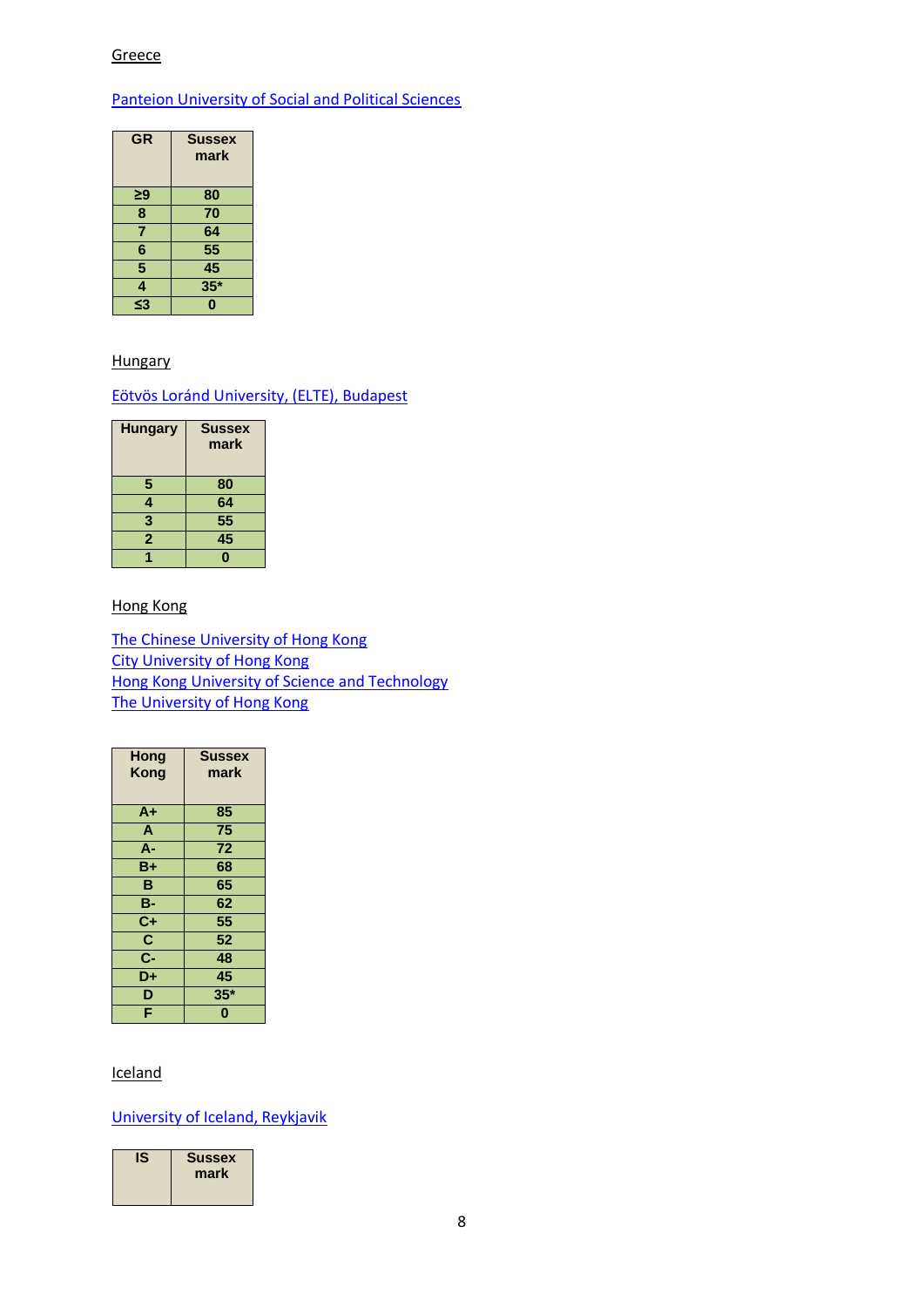| 10                      | 85       |
|-------------------------|----------|
| 9.5                     | 75       |
| 9                       | 72       |
| 8.5                     | 68       |
| 8                       | 65       |
| 7.5                     | 62       |
| $\overline{7}$          | 58       |
| 6.5                     | 55       |
| 6                       | 52       |
| 5.5                     | 48       |
| $\overline{\mathbf{5}}$ | 45       |
| 4.5                     | 42       |
| 4                       | $35*$    |
| $\leq 3.5$              | $\bf{0}$ |
|                         |          |

**Ireland** 

[University College Cork](http://www.ucc.ie/en/) [National University of Ireland, Galway \(NUI Galway\)](http://www.nuigalway.ie/)

A continuous 0-100 scale is used, aligned to the UK HE sector. Therefore the mark is directly imported.

#### **Italy**

[Università di Bologna](http://www.unibo.it/Portale/default.htm) [Università degli studi di Padova](http://www.unipd.it/) [Università degli Studi di Roma Tre](http://www.uniroma3.it/) [Università degli Studi di Siena](http://www.unisi.it/) [Università Ca Foscari di Venezia](http://www.unive.it/nqcontent.cfm?a_id=1) [Bocconi University, Milan](http://www.unibocconi.eu/wps/wcm/connect/Bocconi/SitoPubblico_EN/Navigation+Tree/Home/Services/International+Relations/International+Students/International+Student+Desk/)

| IT              | <b>Sussex</b><br>mark |
|-----------------|-----------------------|
| 30 e            | 85                    |
| lode<br>30      |                       |
| 29              | 75                    |
| 28<br>27        | 72                    |
| 26              | 68                    |
| $\overline{25}$ | 65                    |
| 24<br>23        | 62<br>58              |
| $\overline{22}$ | 55                    |
| 21              | 52                    |
| 20<br>19        | 48<br>45              |
| 18              | 42                    |
| 17              | $35*$                 |
| ≤16             | 0                     |

Japan

[International Christian University, Tokyo](http://www.icu.ac.jp/index_e.html) [Waseda University, Tokyo](http://www.waseda.jp/top/index-e.html) [Yamanashi Gakuin University, Fuju](http://www.ygu.ac.jp/index.php)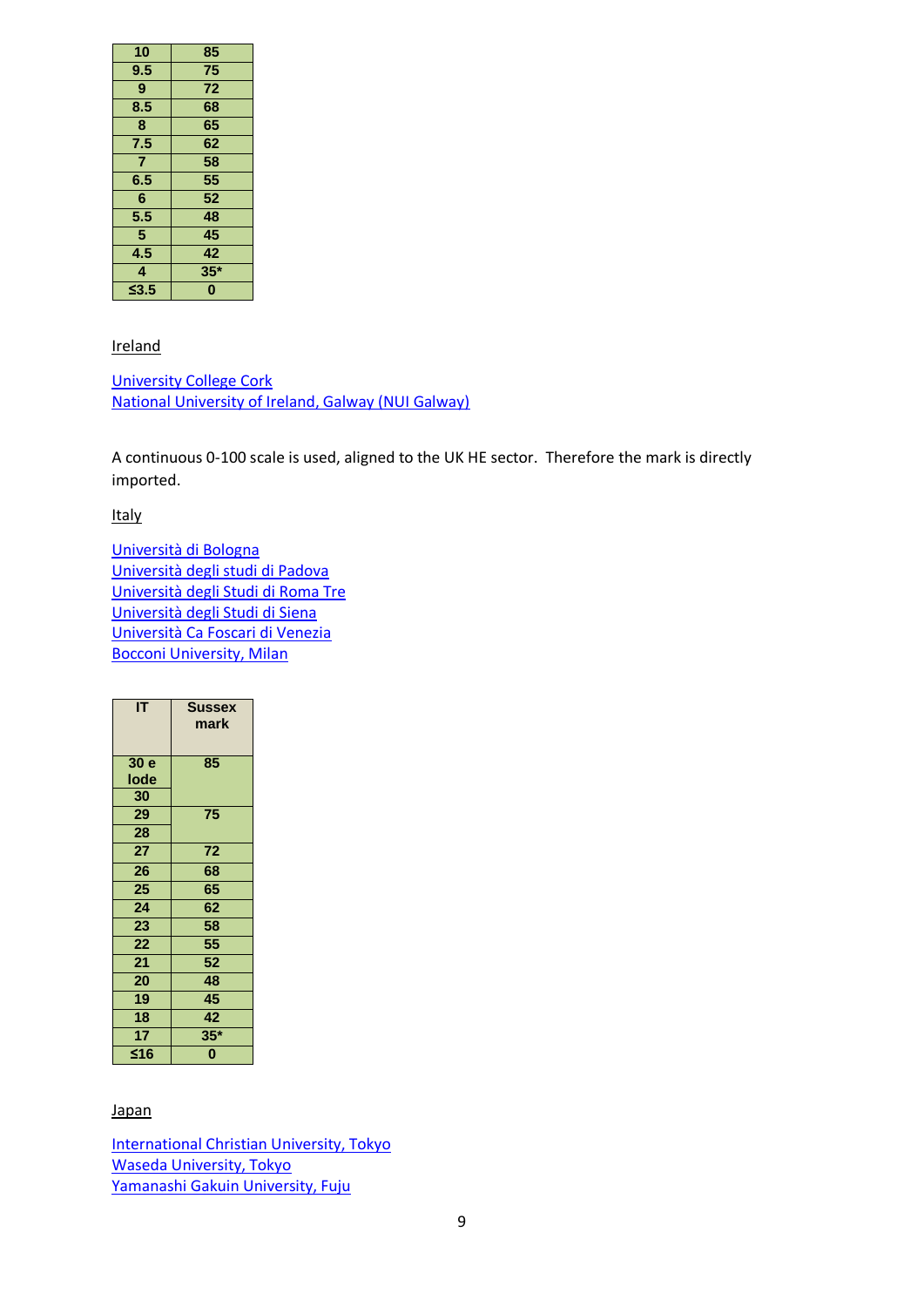## [Chuo University](http://global.chuo-u.ac.jp/english/) [Doshisha University, Kyoto prefecture](https://www.doshisha.ac.jp/en/)

| Japan | <b>Sussex</b><br>mark |
|-------|-----------------------|
| A     | 80                    |
| B     | 70                    |
| C     | 64                    |
| D     | $\overline{55}$       |
| Ē     | 45                    |
| F     |                       |

# [Akita International University, Yuwa](https://www.aiu.ac.jp/)

| Japan                     | <b>Sussex</b><br>mark |
|---------------------------|-----------------------|
| $A+$                      | 85                    |
| A                         | 75                    |
| A-                        | 72                    |
| $B+$                      | 68                    |
| B                         | 65                    |
| <b>B-</b>                 | 62                    |
| $\overline{\text{C+}}$    | 55                    |
| $\overline{\mathbf{c}}$   | 52                    |
| $\overline{\mathsf{c}}$ - | 48                    |
| D+                        | 45                    |
| D-                        | 35                    |
| F                         | O                     |

## [Hokkaido University, Sapporo](http://www.oia.hokudai.ac.jp/prospective-students/exchange-student-admissions/exchange-programs-in-english-hustep/)

| Japan                   | <b>Sussex</b><br>mark |
|-------------------------|-----------------------|
| A+                      | 85                    |
| A                       | 75                    |
| А-                      | 72                    |
| $B+$                    | 68                    |
| B                       | 65                    |
| <b>B-</b>               | 58                    |
| $C+$                    | 55                    |
| $\overline{\mathsf{c}}$ | 48                    |
| D                       | 45                    |
| D-                      | 35                    |
|                         | Ô                     |

## [Kyoto University](http://www.kyoto-u.ac.jp/en)

| Japan                   | <b>Sussex</b><br>mark |
|-------------------------|-----------------------|
| A+                      | 85                    |
| A                       | 80                    |
| В                       | 70                    |
| $\overline{\mathbf{c}}$ | 64                    |
| $\overline{\mathsf{D}}$ | 55                    |
| Ē                       | 45                    |
| F                       |                       |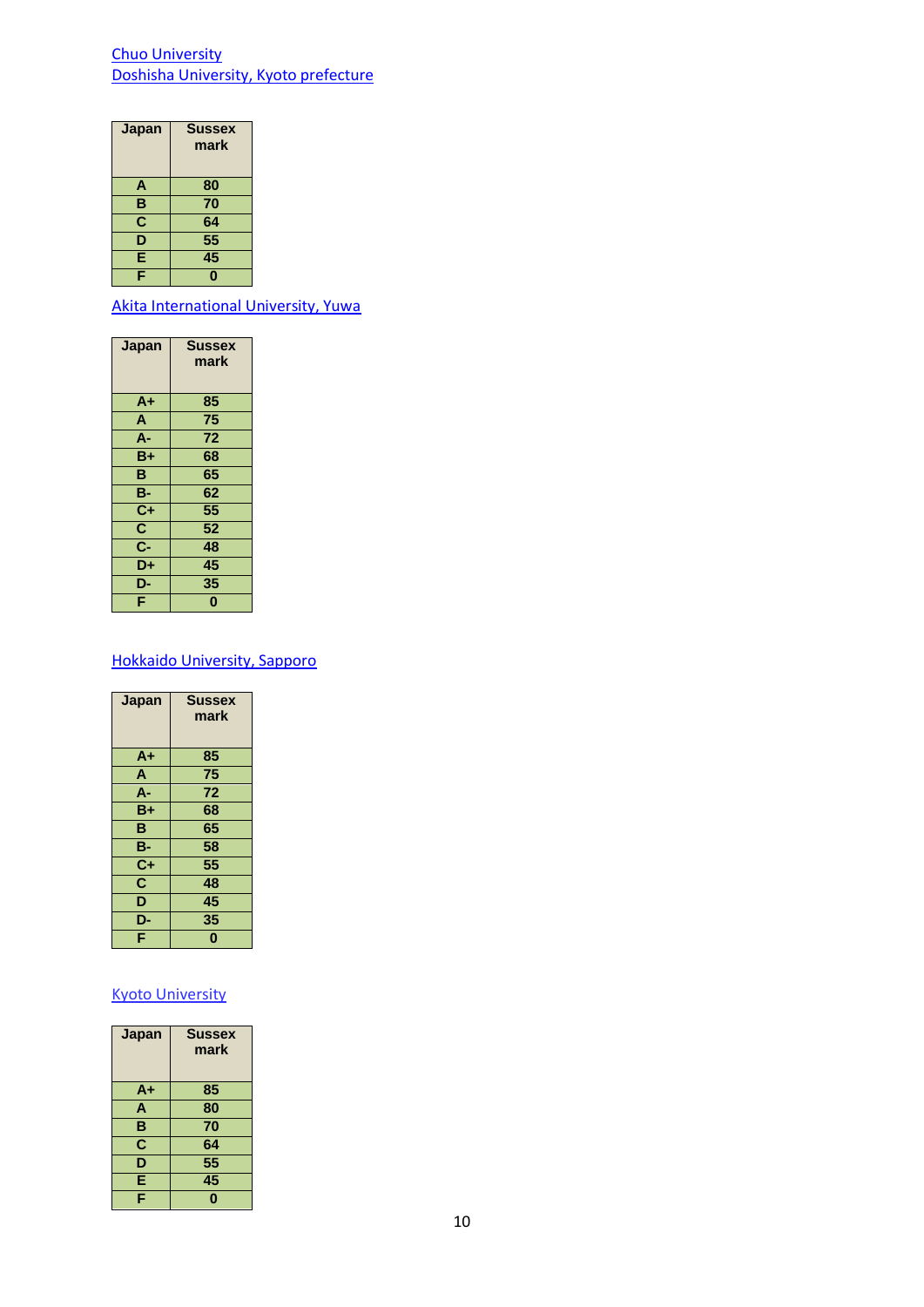#### [Rikkyo University](https://english.rikkyo.ac.jp/)

| Japan                   | <b>Sussex</b><br>mark |
|-------------------------|-----------------------|
| $\overline{\mathbf{s}}$ | 80                    |
| A                       | 64                    |
| В                       | 55                    |
| $\overline{\mathbf{c}}$ | 45                    |
| D                       | 35                    |
| E                       | 0                     |
|                         |                       |

#### **[Keio University](https://www.keio.ac.jp/en/)**

| Japan                   | <b>Sussex</b><br>mark |
|-------------------------|-----------------------|
| S                       | 80                    |
| A                       | 64                    |
| B                       | 55                    |
| $\overline{\mathbf{c}}$ | 45                    |
| Ò                       | n                     |

#### **Malta**

## [University of Malta](http://www.um.edu.mt/)

| <b>MT</b> | <b>Sussex</b><br>mark |
|-----------|-----------------------|
| $\geq 90$ | 80                    |
| 85        | 70                    |
| 80        |                       |
| 75        | 64                    |
| 70        |                       |
| 65        | 55                    |
| 55        |                       |
| 50        | 45                    |
| 45        |                       |
| 40        | $35*$                 |
| ≤39       | 0                     |

## **Mexico**

[Instituto Tecnológico de Estudios Superiores de Monterrey, ITESM -](http://www.ccm.itesm.mx/internacional/) Campus Ciudad de México [\(Mexico City\)](http://www.ccm.itesm.mx/internacional/) [Universidad de Guadalajara](http://www.udg.mx/) [Universidad Anáhuac del Sur](http://ols.uas.mx/infoweb/)

| мx        | <b>Sussex mark</b> |
|-----------|--------------------|
| $\geq 95$ | 80                 |
| 90        | 70                 |
| 85        | 64                 |
| 80        | 55                 |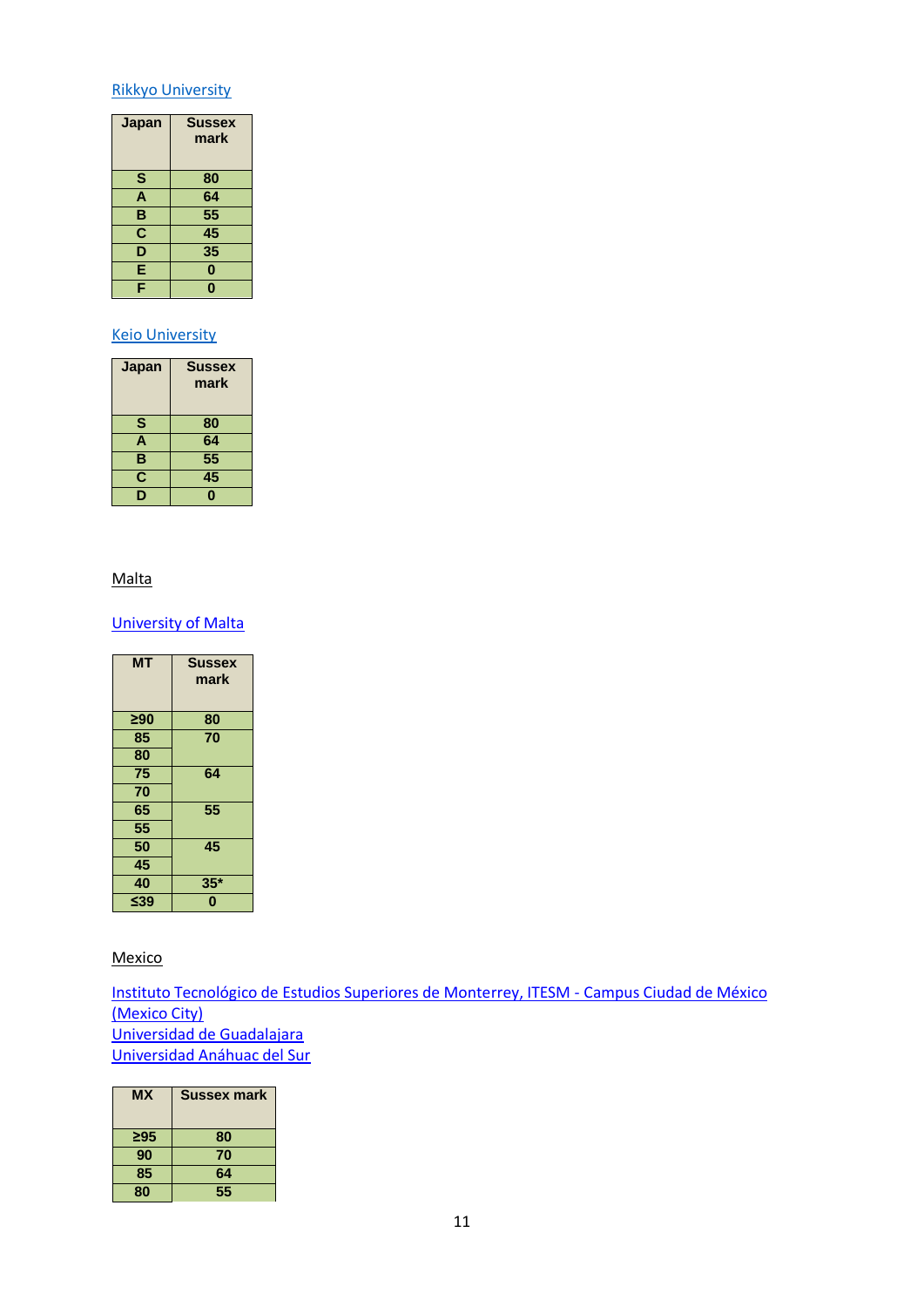| 75              |       |
|-----------------|-------|
| 70              | 45    |
| 65              |       |
| 60              | $35*$ |
| $\overline{55}$ |       |
| $≤50$           |       |

# [Universidad Iberoamericana](http://ibero.mx/index.php)

| Uni<br>Ibero   | <b>Sussex</b><br>mark |
|----------------|-----------------------|
| 10             | 80                    |
| 9              | 70                    |
|                | 64                    |
| 8              | 55                    |
|                |                       |
| $\overline{7}$ | 45                    |
|                |                       |
| 6              | $35*$                 |
|                |                       |
| 5              |                       |

#### **Morocco**

# [EGE: École de Gouvernance et d' Économie -](http://www.egerabat.com/) Rabat

| <b>MA</b> | <b>Sussex</b><br>mark |
|-----------|-----------------------|
| 20        | 85                    |
| 19        | 75                    |
| 18        | 72                    |
| 17        | 68                    |
| 16        | 65                    |
| 15        | 62                    |
| 14        | 58                    |
| 13        | 52                    |
| 12        | 48                    |
| 11        | 45                    |
| 10        | 42                    |
| 9         | $35*$                 |
| ≤8        | 0                     |

## **Netherlands**

[Universiteit van Amsterdam](http://www.uva.nl/start.cfm) [Universiteit Maastricht](http://www.fdcw.unimaas.nl/) [Radboud Universiteit Nijmegen](http://www.ru.nl/english/) [Universiteit Utrecht](http://www.uu.nl/uupublish/homeuu/1main.html)

| NL. | <b>Sussex</b><br>mark |
|-----|-----------------------|
| 10  | 85                    |
| 9.5 |                       |
| 9   | 75                    |
| 8.5 | 72                    |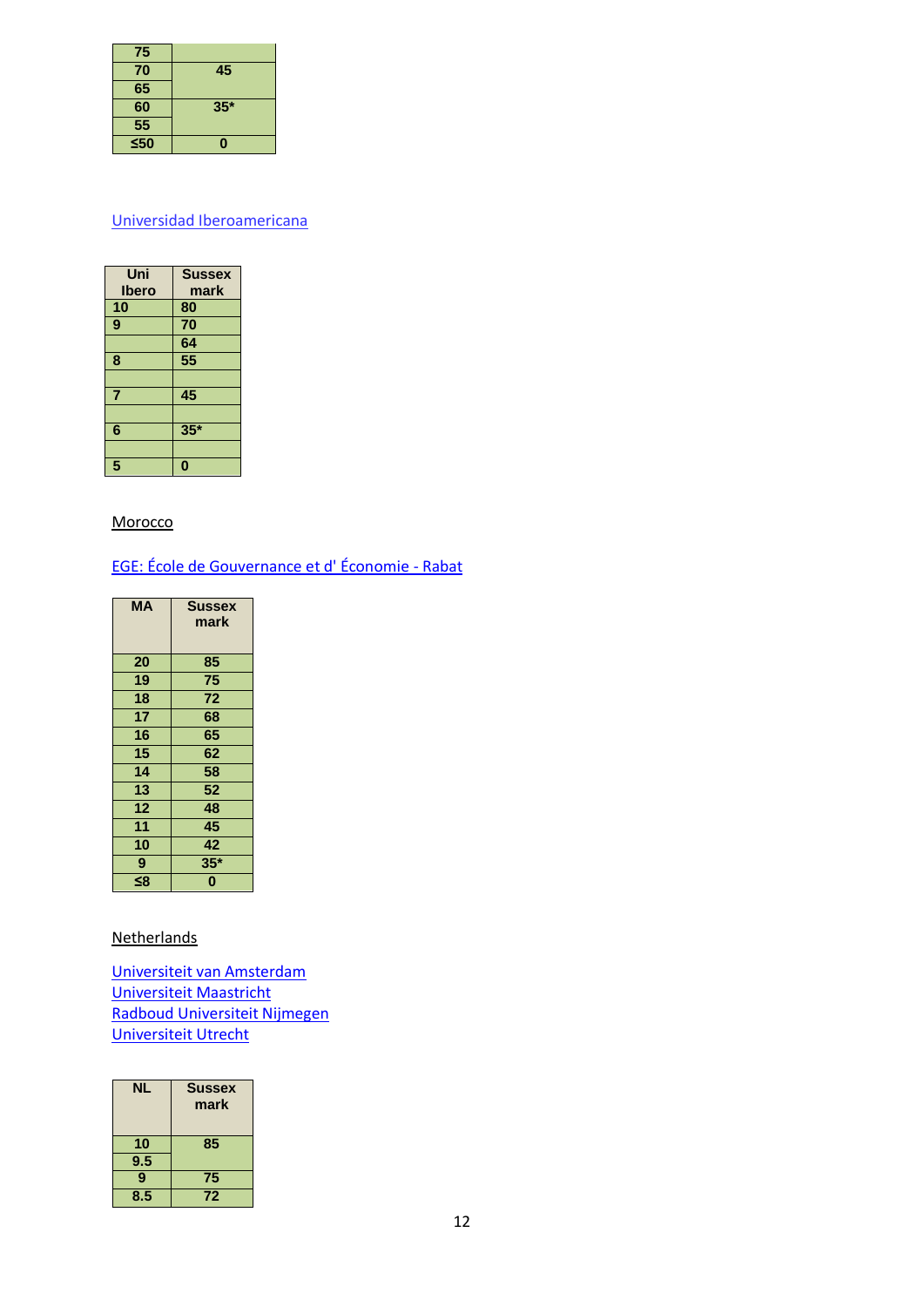| 8   | 68              |
|-----|-----------------|
| 7.5 | 65              |
| 7   | 62              |
| 6.5 | 58              |
| 6   | $\overline{55}$ |
| 5.5 | 48              |
| 5   | 45              |
| 4   | $35*$           |
| ≤3  | n               |

## New Zealand

Victoria University of Wellington

| $\overline{\textsf{NZ}}$ | <b>Sussex</b><br>mark |
|--------------------------|-----------------------|
| $A+$                     | 85                    |
| A                        | 75                    |
| A-                       | 72                    |
| B+                       | 68                    |
| B                        | 65                    |
| <b>B-</b>                | 58                    |
| $C+$                     | 55                    |
| $\overline{\mathsf{c}}$  | 48                    |
| $\overline{\mathbf{C}}$  | 45                    |
| $\overline{\mathsf{D}}$  | $35*$                 |
| F                        | O                     |

## **Norway**

# [University of Oslo](https://www.uio.no/english/)

| <b>Norway</b>           | <b>Sussex</b><br>mark |
|-------------------------|-----------------------|
| A                       | 80                    |
| B                       | 70                    |
| $\overline{\mathsf{c}}$ | 64                    |
| D                       | 55                    |
| E                       | 45                    |
| F                       | Π                     |

# Poland

[University of Warsaw](http://www.uw.edu.pl/) [University of Wroclaw](http://international.uni.wroc.pl/) [Warsaw School of Economics](http://www.sgh.waw.pl/)

| <b>PL</b>               | <b>Sussex</b><br>mark |
|-------------------------|-----------------------|
| 5                       | 80                    |
| 4.5                     | 70                    |
| 4                       | 64                    |
| 3.5                     | 55                    |
| 3                       | $\overline{45}$       |
| $\overline{\mathbf{c}}$ | $35*$                 |
|                         |                       |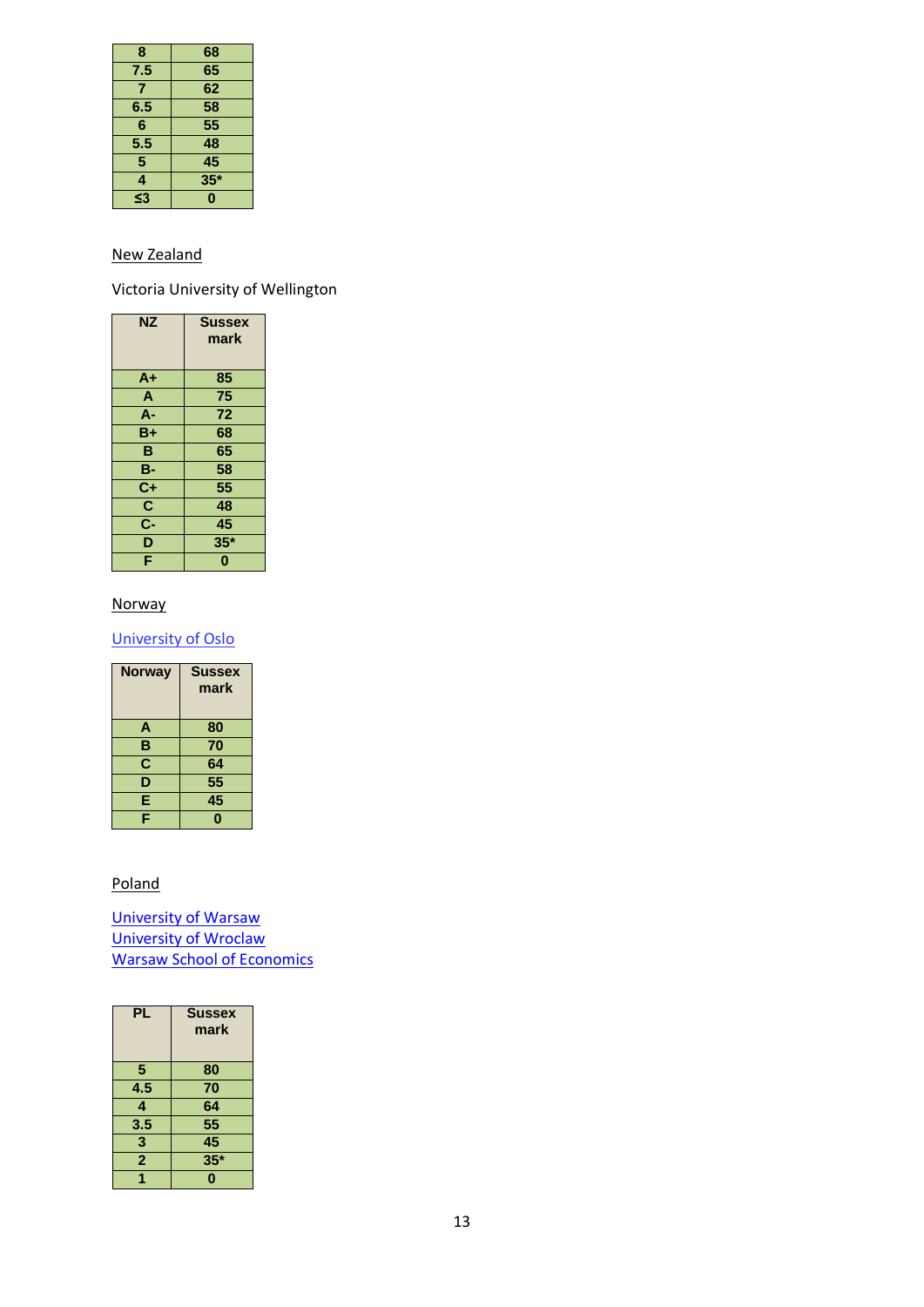### **Singapore**

## [Nanyang Technological University, Singapore](http://www.ntu.edu.sg/Pages/home.aspx)

| <b>Singapore</b>        | <b>Sussex</b><br>mark |
|-------------------------|-----------------------|
| $A+$                    | 85                    |
| A                       | 75                    |
| А-                      | 72                    |
| $B+$                    | 68                    |
| B                       | 65                    |
| в-                      | 62                    |
| $c_{+}$                 | 58                    |
| $\overline{\mathbf{c}}$ | 55                    |
| $\overline{C}$          | 52                    |
| D+                      | 48                    |
| D                       | 45                    |
| D-                      | $35*$                 |
| F                       | $\bf{0}$              |

#### South Korea

[Korea University](http://www.korea.edu/) **[Seoul National University](http://www.useoul.edu/)** [Pusan University, Busan](http://english.pusan.ac.kr/uPNU_homepage/en/default.asp) [Ewha Business School, Seoul](http://biz.ewha.ac.kr/eng/)

| <b>S</b> Korea | <b>Sussex</b><br>mark |
|----------------|-----------------------|
| $A+$           | 85                    |
| A              | 75                    |
| A-             | 72                    |
| B+             | 68                    |
| B              | 65                    |
| <b>B-</b>      | 62                    |
| $C+$           | 58                    |
| $\overline{c}$ | 55                    |
| $\overline{C}$ | 45                    |
| D+             | $35*$                 |
| D              | $\bf{0}$              |
| D-             | $\bf{0}$              |

#### Spain

[Universidad de Alicante](http://www.ua.es/) [Universidad de Cadiz](http://www.uca.es/) [Universidad de Granada](http://www.ugr.es/) [Universidad Complutense, Madrid](http://www.ucm.es/) [Universidad Autonoma de Madrid](http://www.uam.es/) [Universidad de Las Palmas de Gran Canaria](http://www.ulpgc.es/) [Universidad de Salamanca](http://www.usal.es/web-usal/) [Universitat de València](http://www.uv.es/en) [Universidad Pontificia Comillas ICAI-ICADE](http://www.upcomillas.es/es/internacional/para-estudiantes-extranjeros/programas-para-extranjeros)

| <b>ES</b>       | <b>Sussex</b><br>mark |
|-----------------|-----------------------|
| $\overline{10}$ | 85                    |
| 9               | 75                    |
| 8.5             | 72                    |
| 8               | 68                    |
| 7.5             | 65                    |
|                 | 62                    |
| 6.5             | 58                    |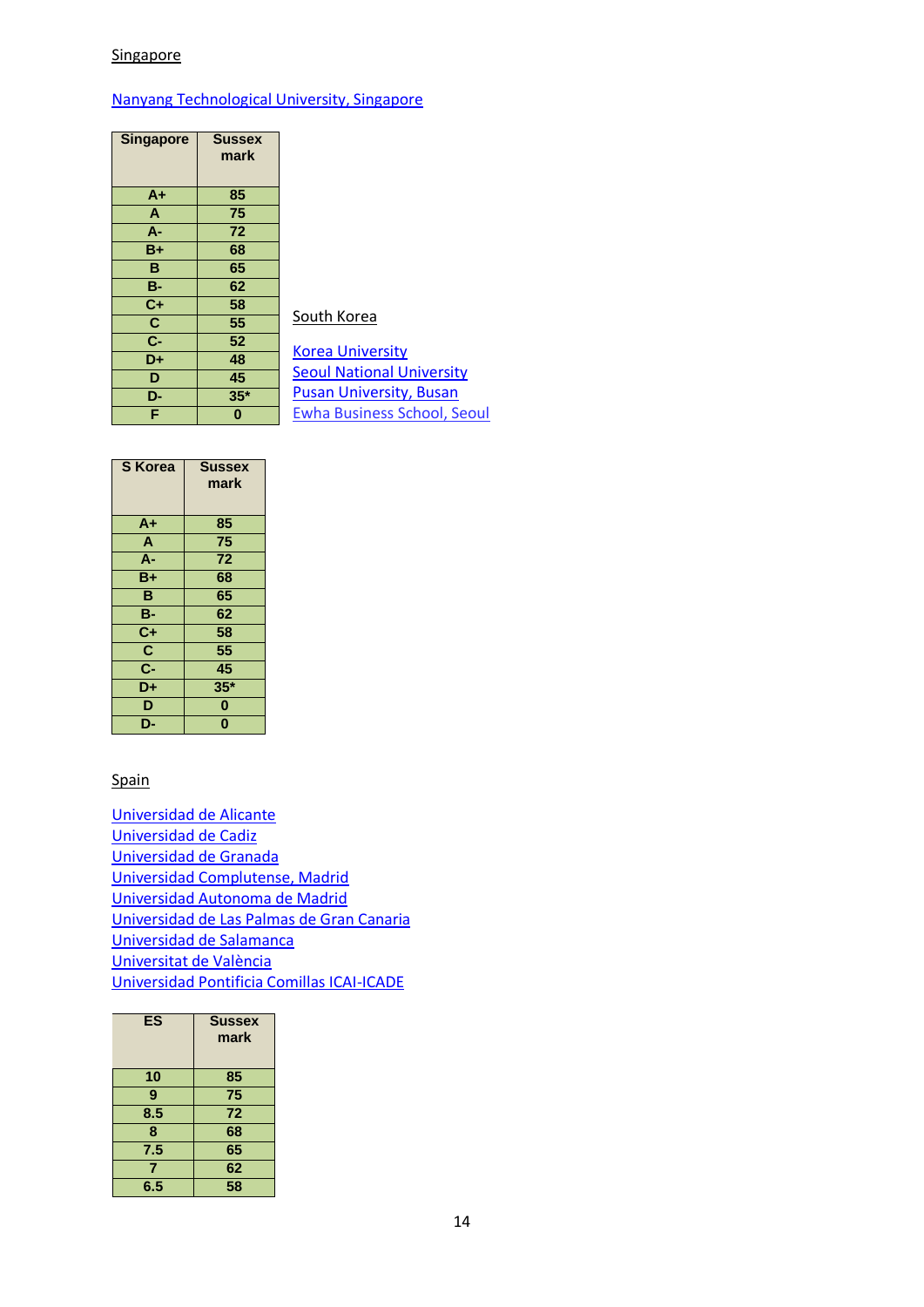| 6   | 52              |
|-----|-----------------|
| 5.5 | 48              |
| 5   | $\overline{42}$ |
| 4.5 | $35*$           |
| 4   |                 |
| $3$ | 0               |
|     |                 |

## [IE Madrid](https://www.ie.edu/)

| ΙE<br><b>Madrid</b> | <b>Sussex</b><br>mark |
|---------------------|-----------------------|
| 10                  | 80                    |
| 8                   | 64                    |
| 6.5                 | 55                    |
| 5                   | 45                    |
| ი                   |                       |

## **Sweden**

**[Goteborg University](http://www.gu.se/english/)** [Lund University](http://www.lunduniversity.lu.se/) [Malmo University](http://www.mah.se/) [University of Uppsala](http://www.uu.se/)

| <b>SE</b> | <b>Sussex</b><br>mark |
|-----------|-----------------------|
| VG        | 75                    |
| G         | 60                    |
| U         | n                     |

# [Stockholm University](http://www.su.se/)

| <b>SE</b> | <b>Sussex</b><br>mark |
|-----------|-----------------------|
| A         | 80                    |
| в         | 70                    |
| C         | 64                    |
| D         | 55                    |
| E         | 45                    |
| F         | $35*$                 |
| U         | በ                     |

## **Switzerland**

# [Université de Genève](http://www.unige.ch/)

| CН | <b>Sussex</b><br>mark |
|----|-----------------------|
| 6  | 80                    |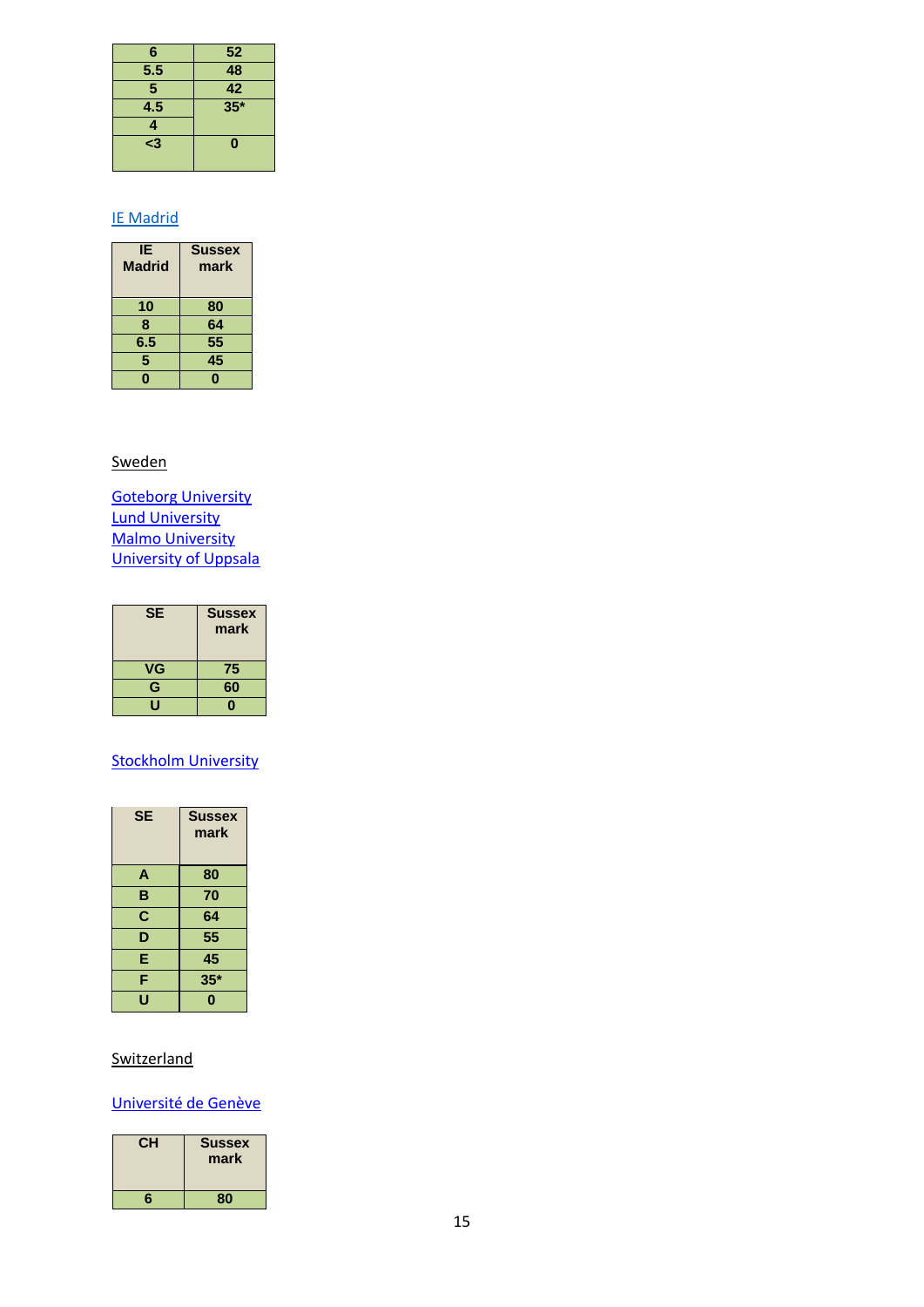| 5.5    | 70              |
|--------|-----------------|
| 5      | 64              |
| 4.5    | $\overline{55}$ |
| 4      | 45              |
| 3      | $35*$           |
| $\leq$ | ი               |

## Taiwan

[National Taiwan University \(NTU\)](http://www.ntu.edu.tw/engv4/) [National Chengchi University](http://www.nccu.edu.tw/?locale=en)

| <b>Taiwan</b>           | <b>Sussex</b><br>mark |
|-------------------------|-----------------------|
| A+                      | 85                    |
| A                       | 75                    |
| A-                      | 72                    |
| B+                      | 68                    |
| B                       | 65                    |
| <b>B-</b>               | 62                    |
| $\overline{C}$          | 58                    |
| $\overline{\mathsf{c}}$ | $\overline{55}$       |
| $\overline{\mathsf{C}}$ | 52                    |
| D                       | $35*$                 |
| Ē                       | n                     |

## **Thailand**

# **[Mahidol University](http://www.muic.mahidol.ac.th/eng/)**

| <b>Thailand</b>         | <b>Sussex</b><br>mark |
|-------------------------|-----------------------|
| A                       | 80                    |
| $B+$                    | 70                    |
| B                       | 64                    |
| $C+$                    | 55                    |
| $\overline{\mathsf{c}}$ | 42                    |
| D+                      | $35*$                 |
| D                       | 0                     |
| ŧ                       | n                     |

# **Turkey**

# [Koç University](http://www.ku.edu.tr/en)

| <b>TR</b> | <b>Sussex</b><br>mark |
|-----------|-----------------------|
| A+        | 80                    |
| Ä         |                       |
| А-        | 70                    |
| $B+$      |                       |
| B         | 64                    |
| B-        |                       |
| C+        | 55                    |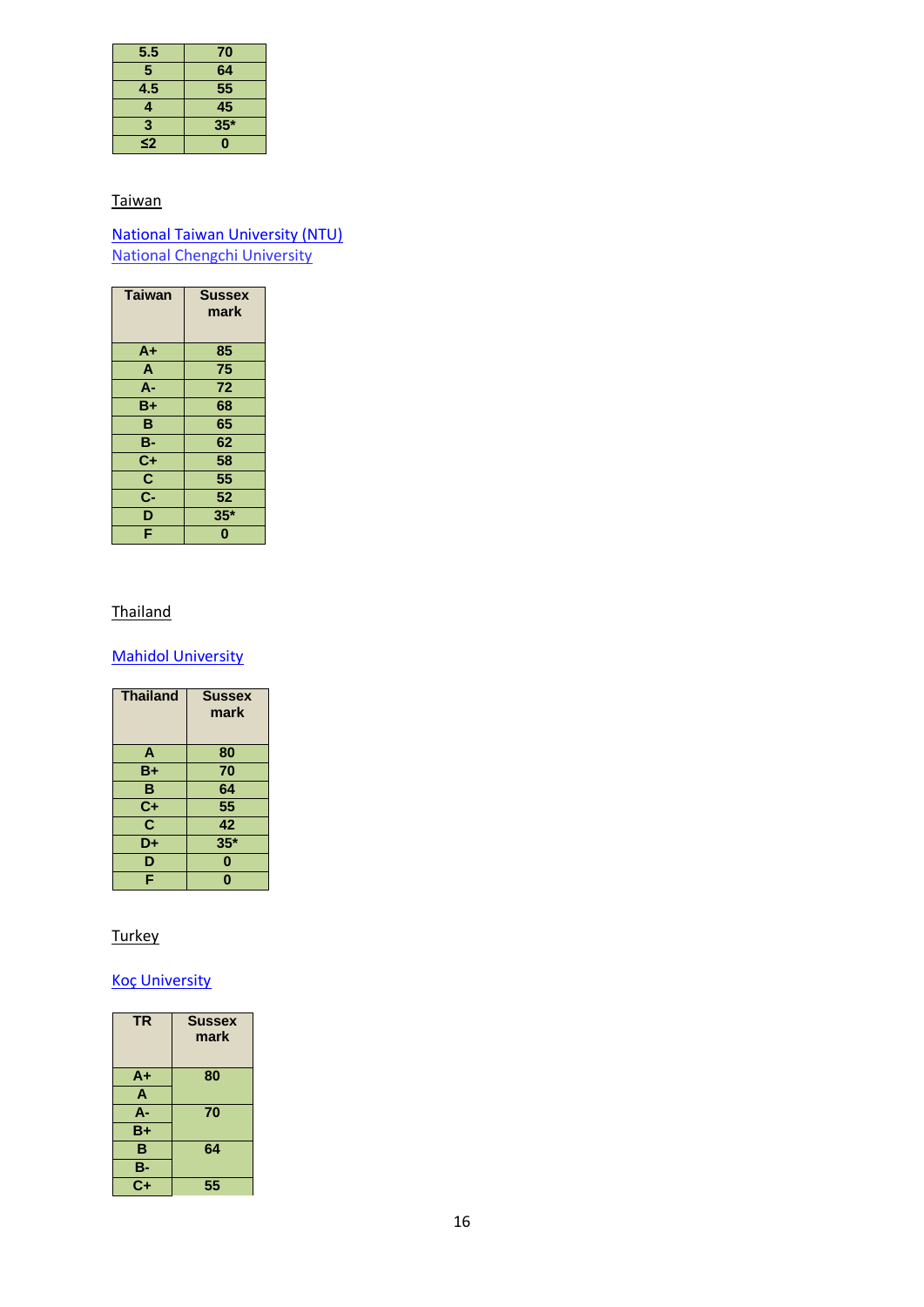| C  |       |
|----|-------|
| Ç. | 45    |
| D+ |       |
| D  | $35*$ |
| F  | Ω     |

#### United States of America

[University of Alaska at Fairbanks](http://www.alaska.edu/) [Arkansas University](http://www.uark.edu/home/) [Arizona State University](http://www.asu.edu/) [Beloit College, Wisconsin](http://www.beloit.edu/) [Brooklyn College](http://www.brooklyn.cuny.edu/web/home.php) [University of California at Davis](http://www.ucdavis.edu/index.html) [University of California at Berkeley](http://www.berkeley.edu/) [University of California at Santa Cruz](http://www.ucsc.edu/public/) [University of California at Santa Barbara](http://www.ucsb.edu/) [University of California at Irvine](http://www.uci.edu/) [University of California at San Diego](http://www.ucsd.edu/portal/site/ucsd) [California State University at Monterey Bay](https://csumb.edu/) [College of Charleston, South Carolina](http://www.cofc.edu/) [University of Colorado](https://www.cu.edu/) [Elon University, North Carolina](http://www.elon.edu/home/) [George Washington University, Washington DC](http://www.gwu.edu/index.cfm) [Georgetown University, Washington DC](http://www.georgetown.edu/) [University of Georgia](http://www.uga.edu/) [Georgia Tech., Atlanta](http://www.gatech.edu/) [University of Kentucky at Lexington](http://www.uky.edu/) [Louisiana State University](http://www.lsu.edu/) [University of Massachusetts, Amherst](http://www.umass.edu/) [Mercer University Macon, Georgia](http://mercer.edu/) [University of Miami, Coral Gables, Florida](http://www6.miami.edu/UMH/CDA/UMH_Main/) [University of Michigan, Ann Arbor](http://www.umich.edu/) [Mount Holyoke College, South Hadley](http://www.mtholyoke.edu/) [University of New Mexico](https://www.unm.edu/) [University of North Carolina, Chapel Hill](http://www.unc.edu/) [University of North Carolina at Asheville](https://www.unca.edu/) [Northern Arizona University](http://nau.edu/) [Occidental College, Los Angeles](http://www.oxy.edu/) [Oregon State University, Corvallis](http://oregonstate.edu/) [University of Ottawa, Ontario](http://www.uottawa.ca/en) [Pennsylvania State University, University Park](http://www.psu.edu/) [University of Pittsburgh](http://www.pitt.edu/) [Purdue University, West Lafayette](http://www.purdue.edu/) [Reed College, Portland, Oregon](http://www.reed.edu/) [Rensselaer Polytechnic Inst., Troy](http://www.rpi.edu/) [University of Rochester, Rochester](http://www.rochester.edu/) [Roosevelt University](http://www.roosevelt.edu/) [Spelman College, Atlanta](http://www.spelman.edu/) [State University of New Jersey, Rutgers, New Brunswick](http://www.rutgers.edu/) [State University of New York, Stony Brook](http://www.sunysb.edu/) [University of Texas, Austin](http://www.utexas.edu/) [Tulane University, New Orleans](http://tulane.edu/) [University of Vermont, Burlington](http://www.uvm.edu/)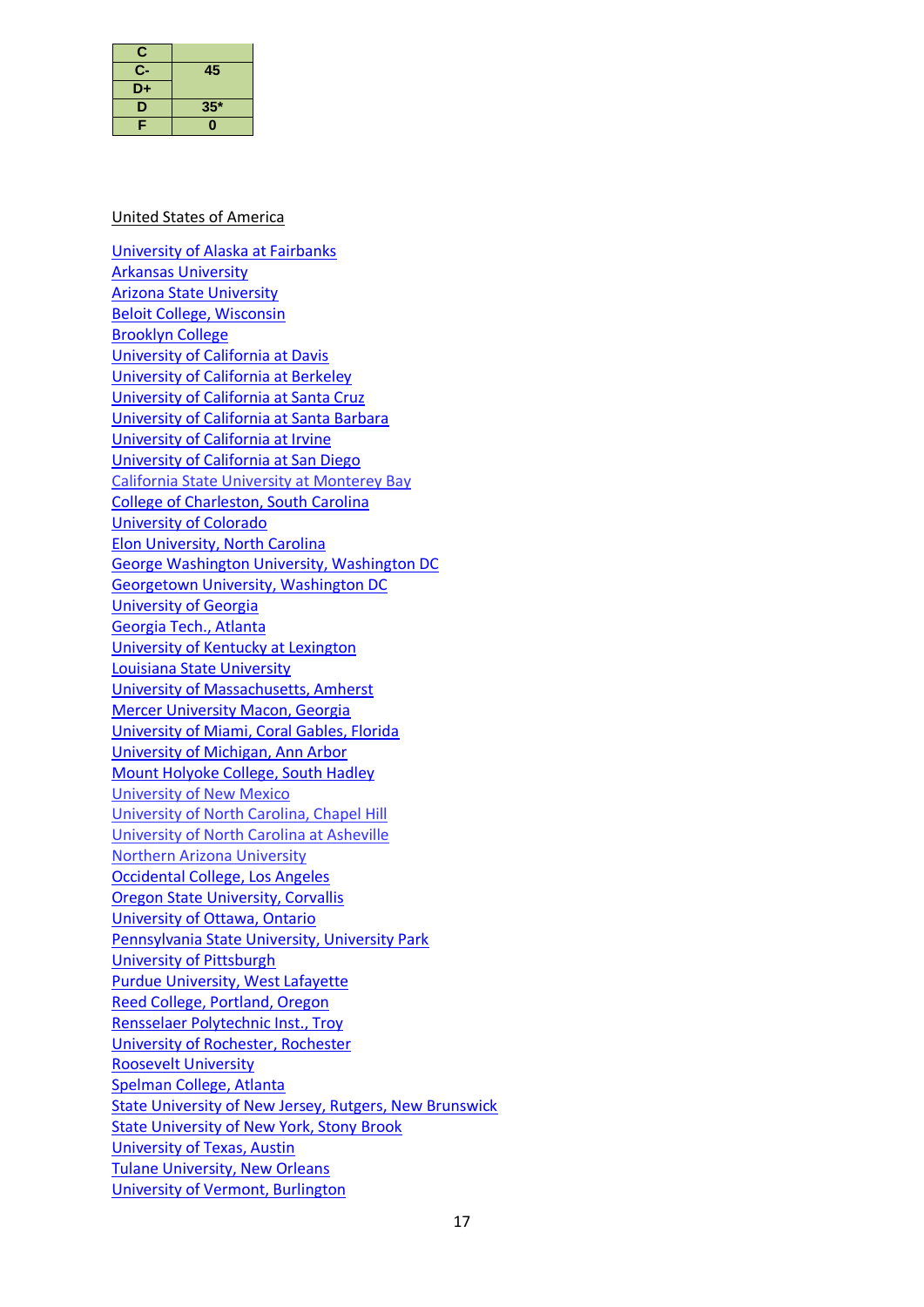For students studying abroad at a North American university in 2019/20, the following conversion scale will apply:

| N                       | <b>Sussex</b>           |
|-------------------------|-------------------------|
| <b>America</b>          | mark                    |
|                         |                         |
| $A+$                    | 85                      |
| A                       | 75                      |
| A-                      | 72                      |
| $B+$                    | 68                      |
| B                       | 65                      |
| <b>B-</b>               | 62                      |
| $C+$                    | 58                      |
| $\overline{\mathbf{c}}$ | 55                      |
| $\overline{C}$          | 52                      |
| D+                      | 48                      |
| D                       | 45                      |
| D-                      | 42                      |
| E                       | $35*$                   |
| Ē                       | $\overline{\mathbf{0}}$ |

For students studying abroad at a North American university in 2020/21 onwards, the following conversion scale will apply:

| N                         | <b>Sussex</b> |
|---------------------------|---------------|
| <b>America</b>            | mark          |
|                           |               |
| $A+$                      | 77            |
| A                         | 75            |
| A-                        | 72            |
| $B+$                      | 68            |
| B                         | 65            |
| <b>B-</b>                 | 62            |
| $C+$                      | 58            |
| $\overline{c}$            | 55            |
| $\overline{\mathsf{c}}$ - | 52            |
| D+                        | 48            |
| D                         | 45            |
| D-                        | 42            |
| Ē                         | $35*$         |
| F                         | 0             |

#### **Uruguay**

## [University of Montevideo](http://www.um.edu.uy/inscripciones2013/)

| <b>Uruguay</b> | <b>Sussex</b><br>mark |
|----------------|-----------------------|
| 12             | 80                    |
| 11             |                       |
| 10             | 70                    |
| 9              |                       |
| 8              | 64                    |
| Ż              |                       |
| 6              | 55                    |
| 5              |                       |